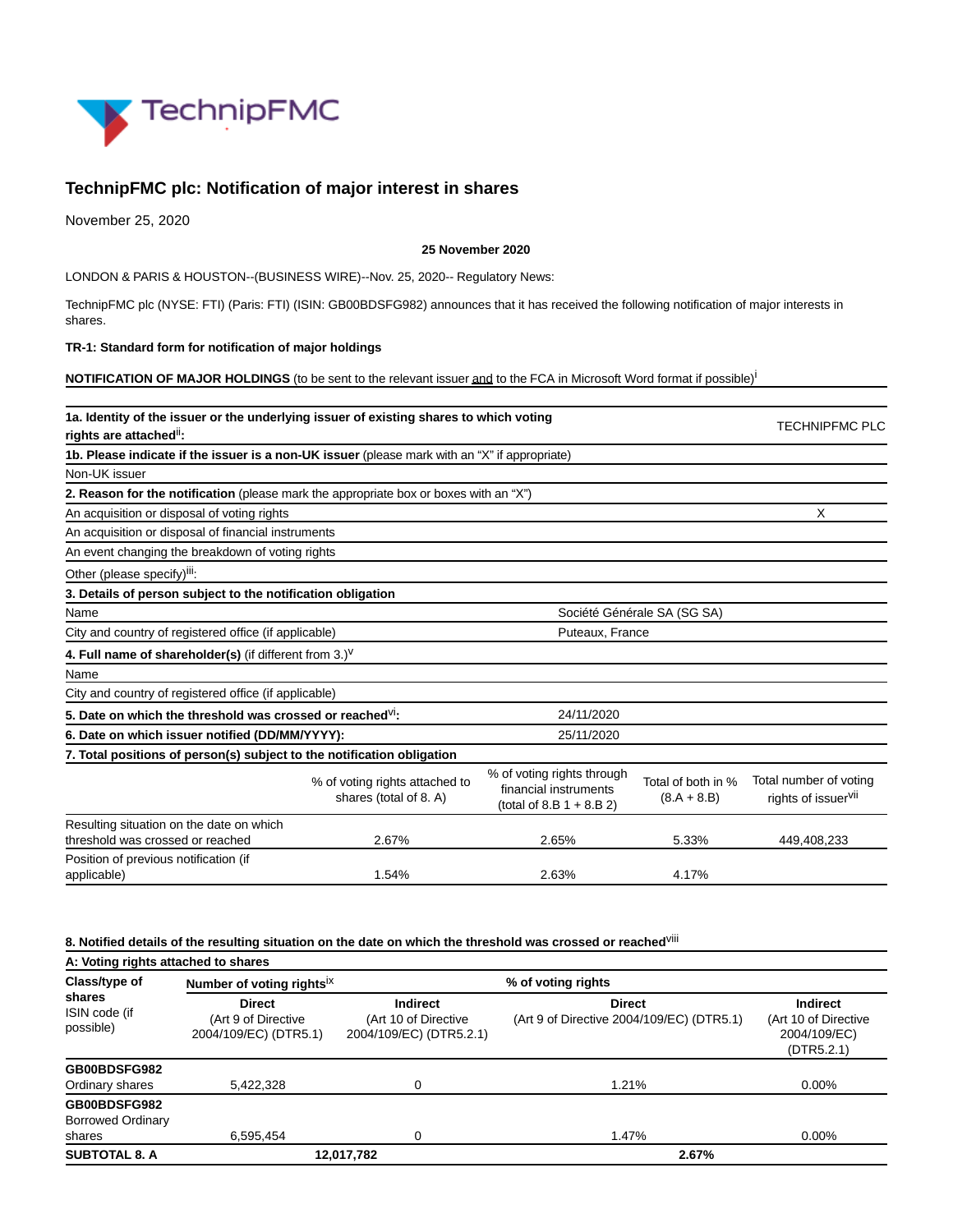### **B 1: Financial Instruments according to Art. 13(1)(a) of Directive 2004/109/EC (DTR5.3.1.1 (a))**

**Type of financial instrument**

**date**x

**Expiration Exercise/ Conversion Period**xi **Number of voting rights that may be acquired if the instrument is exercised/converted.**

**% of voting rights**

**SUBTOTAL 8. B 1**

| B 2: Financial Instruments with similar economic effect according to Art. 13(1)(b) of Directive 2004/109/EC (DTR5.3.1.1 (b)) |                                    |                                          |                                                         |                         |                    |  |
|------------------------------------------------------------------------------------------------------------------------------|------------------------------------|------------------------------------------|---------------------------------------------------------|-------------------------|--------------------|--|
| <b>Type of financial</b><br>instrument                                                                                       | <b>Expiration</b><br>$date^{\chi}$ | Exercise/<br><b>Conversion Period XI</b> | <b>Physical or</b><br>cash<br>settlement <sup>xii</sup> | Number of voting rights | % of voting rights |  |
| Contract for<br><b>Difference</b>                                                                                            | N/A                                | N/A                                      | Cash                                                    | 38,242                  | 0.01%              |  |
| Call option on basket                                                                                                        | 03/01/2033                         | Till 03/01/2033                          | Cash                                                    | 474,936                 | 0.11%              |  |
| Euro Medium Term<br>Note                                                                                                     | 09/01/2025                         | Till 09/01/2025                          | Cash                                                    | 6,937                   | 0.00%              |  |
| Call option                                                                                                                  | 03/01/2033                         | Till 03/01/2033                          | Cash                                                    | 2,195,000               | 0.49%              |  |
| Call option                                                                                                                  | 16/12/2022                         | 16/12/2022                               | Cash                                                    | 470                     | 0.00%              |  |
| Call option                                                                                                                  | 17/12/2021                         | 17/12/2021                               | Cash                                                    | 170                     | 0.00%              |  |
| Call option                                                                                                                  | 18/06/2021                         | 18/06/2021                               | Cash                                                    | 712,530                 | 0.16%              |  |
| Call option                                                                                                                  | 18/12/2020                         | 18/12/2020                               | Cash                                                    | 267,246                 | 0.06%              |  |
| Call option                                                                                                                  | 19/03/2021                         | 19/03/2021                               | Cash                                                    | 671,844                 | 0.15%              |  |
| Call option                                                                                                                  | 17/09/2021                         | 17/09/2021                               | Cash                                                    | 592,759                 | 0.13%              |  |
| Put option                                                                                                                   | 03/01/2033                         | Till 03/01/2033                          | Cash                                                    | 405,000                 | 0.09%              |  |
| Put option                                                                                                                   | 18/06/2021                         | 18/06/2021                               | Cash                                                    | 40,180                  | 0.01%              |  |
| Put option                                                                                                                   | 18/12/2020                         | 18/12/2020                               | Cash                                                    | 314,944                 | 0.07%              |  |
| Put option                                                                                                                   | 19/03/2021                         | 19/03/2021                               | Cash                                                    | 57,104                  | 0.01%              |  |
| Put option                                                                                                                   | 17/09/2021                         | 17/09/2021                               | Cash                                                    | 38,475                  | 0.01%              |  |
| Put option                                                                                                                   | 15/01/2021                         | 15/01/2021                               | Cash                                                    | 100,000                 | 0.02%              |  |
| Listed call warrants                                                                                                         | 03/01/2033                         | Till 03/01/2033                          | Cash                                                    | 2,652,217               | 0.59%              |  |
| Listed call warrants                                                                                                         | 17/12/2021                         | 17/12/2021                               | Cash                                                    | 92                      | 0.00%              |  |
| Listed call warrants                                                                                                         | 18/06/2021                         | 18/06/2021                               | Cash                                                    | 707,654                 | 0.16%              |  |
| Listed call warrants                                                                                                         | 18/12/2020                         | 18/12/2020                               | Cash                                                    | 264,374                 | 0.06%              |  |
| Listed call warrants                                                                                                         | 19/03/2021                         | 19/03/2021                               | Cash                                                    | 654,379                 | 0.15%              |  |
| Listed call warrants                                                                                                         | 17/09/2021                         | 17/09/2021                               | Cash                                                    | 578,895                 | 0.13%              |  |
| Listed put warrants                                                                                                          | 03/01/2033                         | Till 03/01/2033                          | Cash                                                    | 405,000                 | 0.09%              |  |
| Listed put warrants                                                                                                          | 18/06/2021                         | 18/06/2021                               | Cash                                                    | 140,180                 | 0.03%              |  |
| Listed put warrants                                                                                                          | 18/12/2020                         | 18/12/2020                               | Cash                                                    | 414,944                 | 0.09%              |  |
| Listed put warrants                                                                                                          | 19/03/2021                         | 19/03/2021                               | Cash                                                    | 57,104                  | 0.01%              |  |
| Listed put warrants                                                                                                          | 17/09/2021                         | 17/09/2021                               | Cash                                                    | 38,475                  | 0.01%              |  |
| Listed put warrants                                                                                                          | 15/01/2021                         | 15/01/2021                               | Cash                                                    | 100,000                 | 0.02%              |  |
|                                                                                                                              |                                    |                                          | <b>SUBTOTAL</b><br>8.B.2                                | 11,929,151              | 2.65%              |  |

## **9. Information in relation to the person subject to the notification obligation** (please mark the

Applicable box with an "X")

Person subject to the notification obligation is not controlled by any natural person or legal entity and does not control

any other undertaking(s) holding directly or indirectly an interest in the (underlying) issuerxiii

Full chain of controlled undertakings through which the voting rights and/or the

financial instruments are effectively held starting with the ultimate controlling natural person or legal entity<sup>xiv</sup> (please add additional rows as necessary)